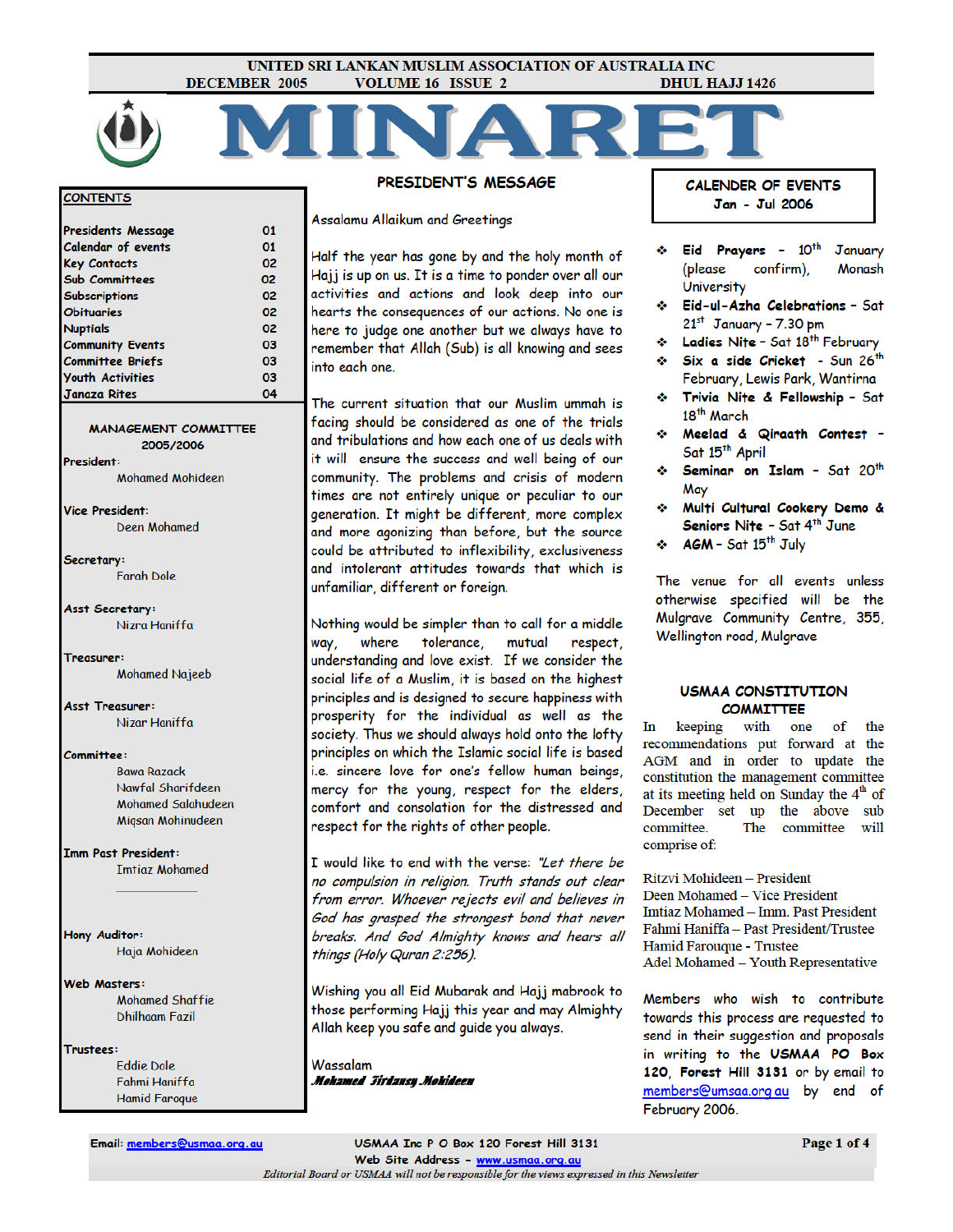#### **UNITED SRI LANKAN MUSLIM ASSOCIATION OF AUSTRALIA INC DECEMBER 2005 VOLUME 16 ISSUE 2 DHUL HAJJ 1426**

### **KEY CONTACTS**

| President      | - (Home) 03            |
|----------------|------------------------|
| Vice-President | - (Mobile)<br>- (Home) |
|                | - (Mobile)             |
| Secretary      | - (Home) 03            |
| Treasurer      | - (Mobile)<br>- (Home) |
|                | - (Mobile)             |

#### **Janaza Committee**

| Eddie  | - (Home) 03 |
|--------|-------------|
|        | - (Mobile)  |
| Fahmi  | - (Home) 03 |
|        | - (Mobile)  |
| Najeeb | - (Home) 03 |
|        | - (Mobile)  |

# **SUB COMMITTEES**

**Janaza Committee:**  Eddie Dole Fahmi Haniffa Mohamed Najeeb

#### **Tsunami Steering Committee:**

Imtiaz Mohamed Mohamed Mohideen Mohamed Nazeer Ahamed Vajuhudeen Abdul Wazeer

**Senior Citizens' Support Network:**  Nazli Farouque Shyama Fuad Sithy Marikar Mohamed Mohideen

**Ladies Activities & Support Network:**  Farah Dole Nizra Haniffa Nazli Farouque Shyama Fuad

**Religious Affairs:**  Eddie Dole Imtiaz Mohamed Mohamed Najeeb

#### **Educational, Professional Development & Youth Affairs:**

Mohamed Salahudeen Bawa Razack

### **Youth Committee**

Miqsan Mohinudeen – Chairperson Azeem Haseeb - Secretary

#### **SUBSCRIPTIONS**

A reminder to all members to pay your subscriptions. It is very important that members pay their subs as it helps with carrying out various activities of the organisation..

The membership fees are as follows: **\$40.00** – Associate and Family members only. Children below 18 will fall into the family category. **\$25.00** – Singles **\$15.00** – Pensioners (singles) **\$25.00** – Pensioners (family) **\$15.00** – Fulltime Students

Kindly forward your subscriptions to the treasurer or deposit the subscriptions into the USMAA current account with the Commonwealth Bank, Clayton.

### **A/c Name: USMAA A/c No: 063 121 1018 5803**

Please forward the counterfoil or copy to the Treasurer who will then send you an official receipt.

#### **APPEAL – MOSQUE FUNDS**

The Islamic Education & Welfare Association of Dandenong (IEWAD) has announced their intention to start construction of the Masjid in early 2006.. The proposed complex will be located at 131-137 Belgrave Hallam road, Narre Warren North. The development is on over 2 acres of land. The success of this project depends on your generosity. All donations to IEWAD are tax deductible.

IEWAD is a Sunni Muslim organization formed approx 17 years ago by the Muslims of the South Eastern suburbs. IEWAD provides services in the area of Islamic Education (Sunday school), dawah, welfare, Muslim JP & marriage celebrant, Janaza, etc.

Membership to IEWAD is open to all Sunni Muslims living in the South Eastern Suburbs of Melbourne. Any one who is interested in becoming a member of IEWAD, please contact Nuhaim Amirdeen on 0 8 / 8

## **COMMUNITY ANNOUNCEMENTS HAJJ**

We wish the following members and their families Hajj makbrook. May Allah accept their hajj and make their journey easy and safe

Bro Eshraac & Sis Manna

Bro Fahmi & Sis Sherina Haniffa and family

Sis Farah Dole

Bro Hussain & Sis Azeeka Nizar and family

Sis Naleera Salim

Bro Wazeer & Sis Saleeda and their family

### **NIKAH MUBARAK**

**Mohamed Shaffie** on his nikkah in September in Sri Lanka. We wish the couple the very best and may Almighty Allah shower his blessings on them with long life, good health and happiness.

**CARD AREA MARINE CONTRACT CONTRACT AND AREA** 

### **CONGRATULATIONS ON YOUR GRADUATION**

USMAA takes great pleasure in congratulating the below mention youth on their graduation:

#### **Ameera Badurdeen:** MBBS, Monash

**Rizwan Mohinudeen:** Bachelor of Commerce, Latrobe **Shakira Salahudeen:** Bachelor of Arts (Psychology), Monash

May Almighty Allah's blessing and guidance be with you in all your future endeavours.

#### **Contract of the Contract of State of State Office**

#### **OBITUARIES**

**Beloved aunty** of Najeeb passed away in November in India We extend our deepest sympathies to all members of his family. Inna lillahi wa inna illahi rajioon.

**Beloved Grandmother** of Mohamed Shaffie passed away in December in Sri Lanka We extend our deepest sympathies to all members of his family. Inna lillahi wa inna illahi rajioon.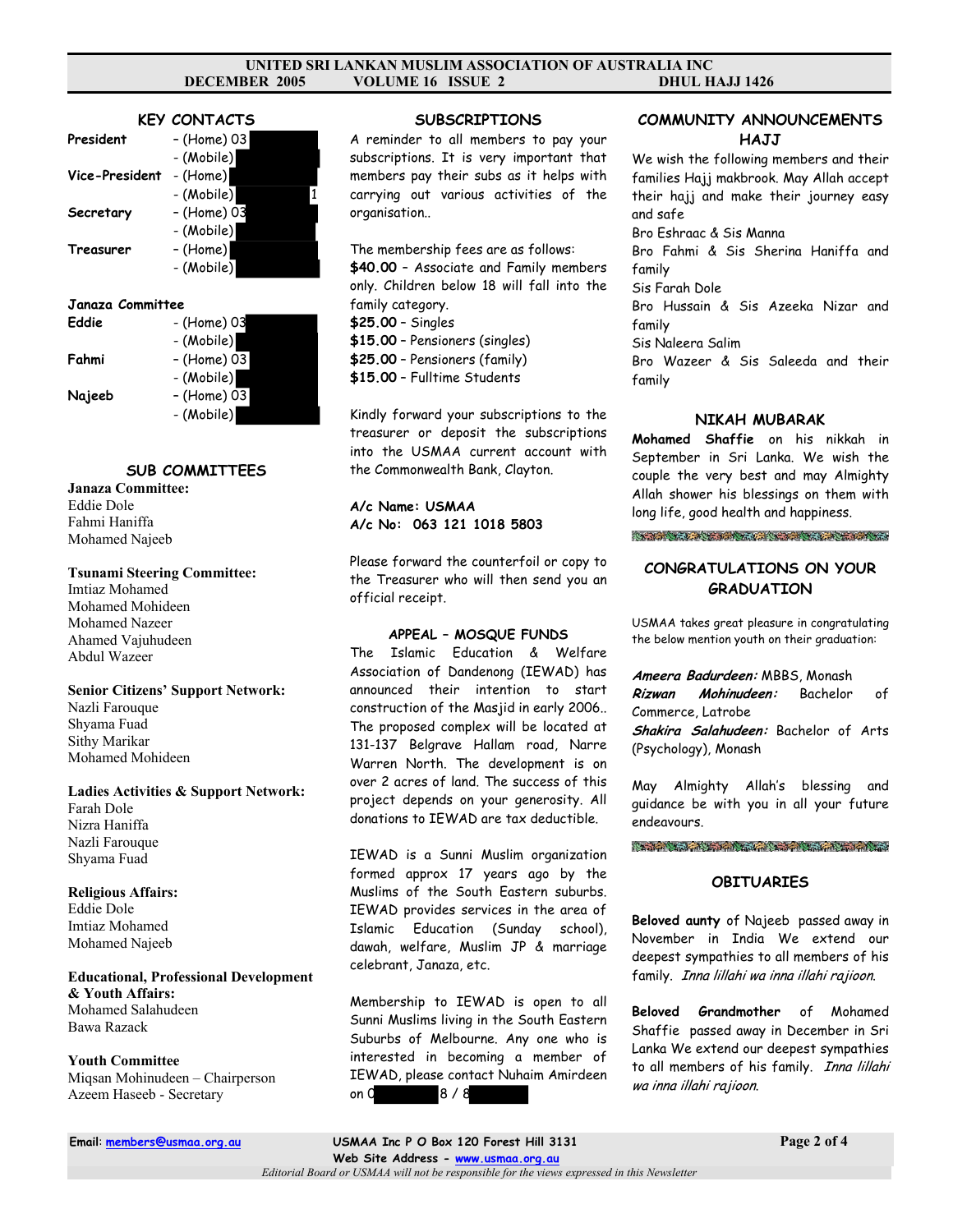#### **UNITED SRI LANKAN MUSLIM ASSOCIATION OF AUSTRALIA INC DECEMBER 2005 VOLUME 16 ISSUE 2 DHUL HAJJ 1426**

## **EID UL AZHA**

#### **Eid Prayers**

Eid Prayers will be held at the Monash University Grounds. Date has been tentatively fixed for the 10<sup>th</sup> of January. Thakbir will commence at 8,00 am **to pray at 8.20 am.** Inshallah in keeping with the sunnah, prayers will be conducted outside in the oval at Monash University. Please contact Deen Mohamed close to the date for further details and time. Members are requested to bring a plate and their prayer mats. Light breakfast will be served. All children will be given an Eid gift bag. **Qurban is priced at AUD 80.00** 

### **Eid Celebrations dinner**

Will be held on Saturday 21<sup>st</sup> January at 8,00 pm at Mulgrave Community Centre. The dinner will be hosted with the contributions obtained from members. Committee members will be contacting you fro your donations. Non members and Guests will be charged at **\$10.00 per head**. Could you please inform Deen Mohamed by the **15th of January,** if you plan to bring any guests as it would help with the catering.

### **LADIES NITE "ISLAND PARADISE PARTY"**

The Ladies Nite will be held on **Saturday 18th February 2006 AT 8.00 pm** at the Mulgrave Community Centre. Tickets are priced at \$25.00which includes dinner, entertainment and lots of surprises. Tickets are available with Sithy, Fathayha, Nizra, Farah, Shimla and Shyama, Proceeds of this function will be given to the Tsunami relief efforts in Sri Lanka.

### **JANAZA FUND - SIX A SIDE CRICKET TOURNAMENT**

In order to raise income for the Janaza fund, the above tournament will be held on Sunday the 26<sup>th</sup> of February at Lewis Park, Wantirna. This event is open to members of the public and is priced at **\$15.00 per head** as entry fee. The entry fee includes participation in the tournament and lunch. Separate ladies tournament will also be held. For Further details please contact any member of the Janaza Committee.

# **COMMITTEE BRIEFS**

#### **Management Committee**

The management committee has great pleasure in welcoming Miqsan Mohindueen on to the management committee. We thank Nazeem Hussain for his contribution and wish him all success in all his other activities.

### **New Members**

The management committee has great pleasure in welcoming the following new members

Mr. Mohamed Ameer, Mr. Fahd Dameer, Mr. Adnan Fajil, Mr. Shabeer Haniffa, Mr. Dilroshan Mohamed, Mr. Jabardeen Mohamed Ali, Mrs Shazma Mohinudeen, Mr & Mrs Shamil Mansoor, Mr. Panduka (Muhammad), Mr. Ahamed Rizwan, Mr. Yusuf Zarani, Naveed Zaveer, Mr & Mrs Riyas Zawahir.

### **Monash Council Grant**

USMAA has been awarded Inkind grant of 1119.38 plus GST for year 2006 by the Monash Council. This would cover 50% of the Hall hire charges for the year.

### **JANAZA FUND**

#### **Donations**

Those wishing to donate to the Janaza fund could either send the cheques drawn in favour of "**USMAA Janaza Fund**" or deposit it in the account given below.

**USMAA Janaza Fund A/c No: 10021731 BSB No: 063 246 Commonwealth Bank, Watsonia** 

### **USMAA TSUNAMI STEERING COMMITTEE**

The two major fund raising activities for Tsunami relief work will be

• Ladies nite in February

• Family sports day in March Members and individuals wishing to donate to the tsunami relief work could either send cheques drawn in favour of "USMAA Tsunami Relief Fund" or deposit in the given below account. The USMAA Licence No. for fund raising is **5274**.

**USMAA Tsunami Relief Fund A/C No: 10335727 BSB No: 063 408 Commonwealth Bank, Monash University** 

### **YOUTH ACTIVITIES**

This is a call to all youth in USMAA to join the youth group. The youth group has been very active over the last two months. They successfully organised and afternoon social event where about 32 USMAA youth members attended a fun filled bowling event held at the Chadstone shopping complex. Miqsan Mohinudeen and Azeem Haseeb have taken on the role of Youth leader and secretary of the group respectively.

Some other events planned in the future are:

- Workshop on motivation & career development
- CPR 4 step method for the senior youth members
- Youth Activities nite on  $18<sup>th</sup>$  of March

Please make all attempt to participate. The management committee needs your input in planning programs that best suit you. For further details contact Miqsan Mohinudeen (9467 7326).

#### **USMAA WEBSITE**

If you have any relevant information, kindly forward them to **Shaffie**. Also we request you to support this initiative by advertising on our website. The charges are a monthly fee of \$5.00 per advertisement.

### \*\*\*\*\*\*\*\*\*\*\*\*\*\*\*\*\*\*

#### **Your Say………**

# **Feedback……..**

# **Suggestions……..**

The Editorial Committee would welcome your input for future newsletters. Articles for the next issue must be received no later than 28<sup>th</sup> February 2006

> **This issue is sponsored by the Victorian Multi Cultural Commission Grant**